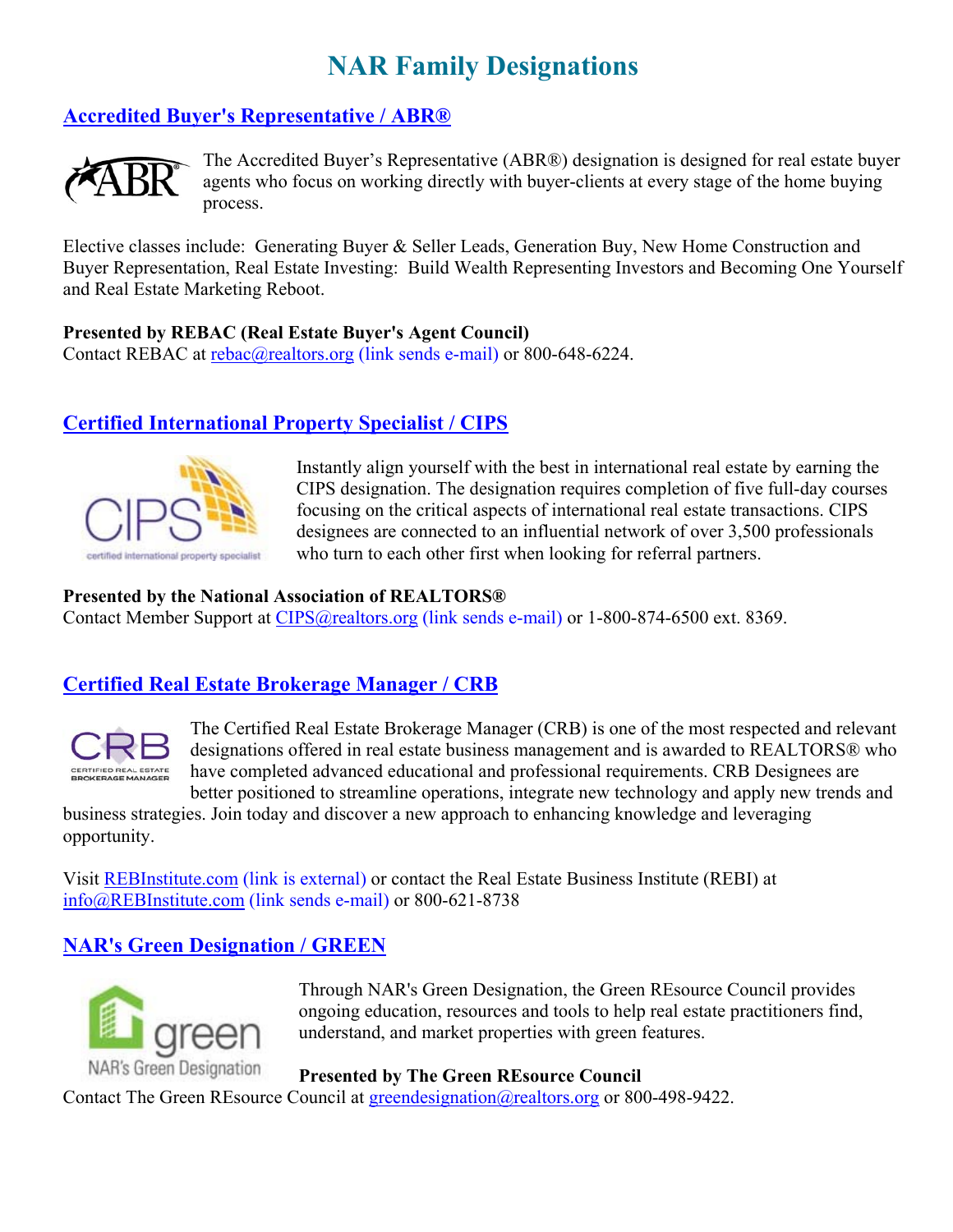## **Seller Representative Specialist / SRS**



The Seller Representative Specialist (SRS) designation is the premier credential in seller representation. It is designed to elevate professional standards and enhance personal performance. The designation is awarded to real estate practitioners by the Real Estate Business Institute (REBI) who meet specific educational and practical experience criteria.

Visit www.REBI.com or contact SRS at  $\frac{info}{Q}$ rebinstitute.com or 800-621-8738.

#### **Seniors Real Estate Specialist® / SRES®**



The SRES® Designation program educates REALTORS® on how to profitably and ethically serve the real estate needs of the fastest growing market in real estate, clients age 50+. By earning the SRES® designation, you gain access to valuable member benefits, useful resources, and networking opportunities across the U.S. and Canada to help you in your business.

#### **Presented by SRES® Council**

Contact SRES Council at  $sres(\hat{\omega})$  realtors.org or 800-500-4564.

# **NAR Family Certifications**

#### **At Home With Diversity / AHWD**



Learn to work effectively with – and within – today's diverse real estate market. The At Home With Diversity certification teaches you how to conduct your business with sensitivity to all client profiles and build a business plan to successfully serve them.

#### **Presented by the National Association of REALTORS®**

For more information on this course and its business principles, please contact us at  $\frac{ahwd@realtors.org}{am}$  or 800-874-6500 ext. 8320.

## **Broker Price Opinion Resource / BPOR**



The BPOR certification is no longer being awarded to members. Approximately 6,000 members have earned BPOR.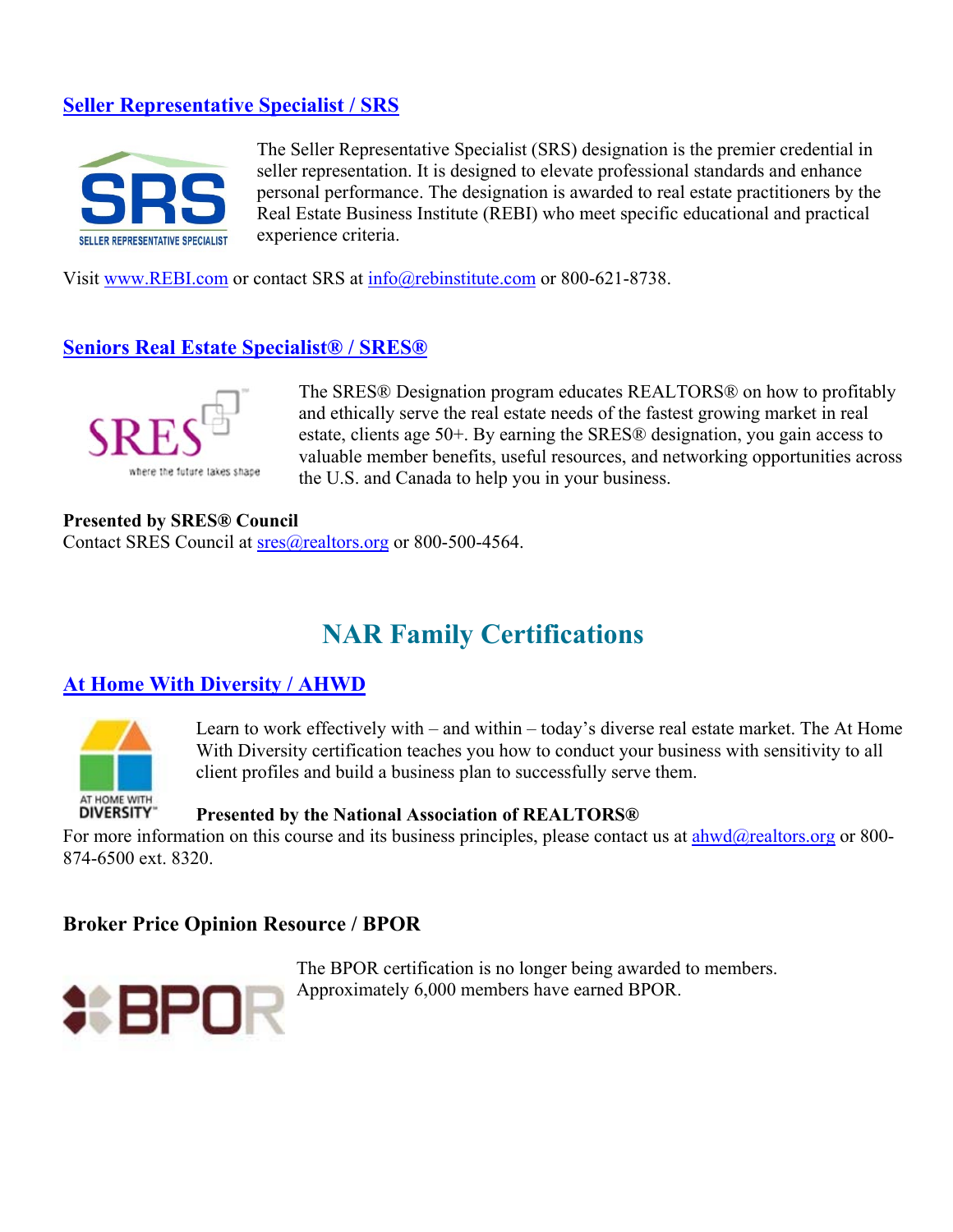## **Certified Real Estate Team Specialist / C-RETS**



The Certified Real Estate Team Specialist certification is designed to improve team development, individual leadership skills, and financial performance. The courses provide the tools, strategies, and knowledge that are required of today's real estate professionals who are either considering or currently operating in a team environment. It is for team leaders, team members, those looking to start a

team, and those who simply want to sharpen their management skills.

Visit www.REBInstitute.com or contact the Real Estate Business Institute (REBI) at info@REBInstitute.com or 800-621-8738.

### **e-PRO®**



NAR's e-PRO® certification program helps REALTORS® master the advanced digital marketing techniques of today. With the e-PRO® certification, REALTORS® increase their ability to reach customers, expand their capabilities, and build trust by safeguarding client information.

**Presented by the National Association of REALTORS®** Contact e-PRO® at epro@realtors.org or 877-397-3132.

### **Military Relocation Professional / MRP**



NAR's Military Relocation Professional certification focuses on educating real estate professionals about working with current and former military service members to find housing solutions that best suit their needs and take full advantage of military benefits and support.

#### **Presented by REBAC (Real Estate Buyer's Agent Council)**

Contact us at MRP@realtors.org or 888-648-8321.

**Pricing Strategy Advisor / PSA**



Enhance your skills in pricing properties, creating CMAs, working with appraisers, and guiding clients through the anxieties and misperceptions they often have about home values with NAR's PSA (Pricing Strategy Advisor) certification.

**Presented by the National Association of REALTORS®** Contact us.